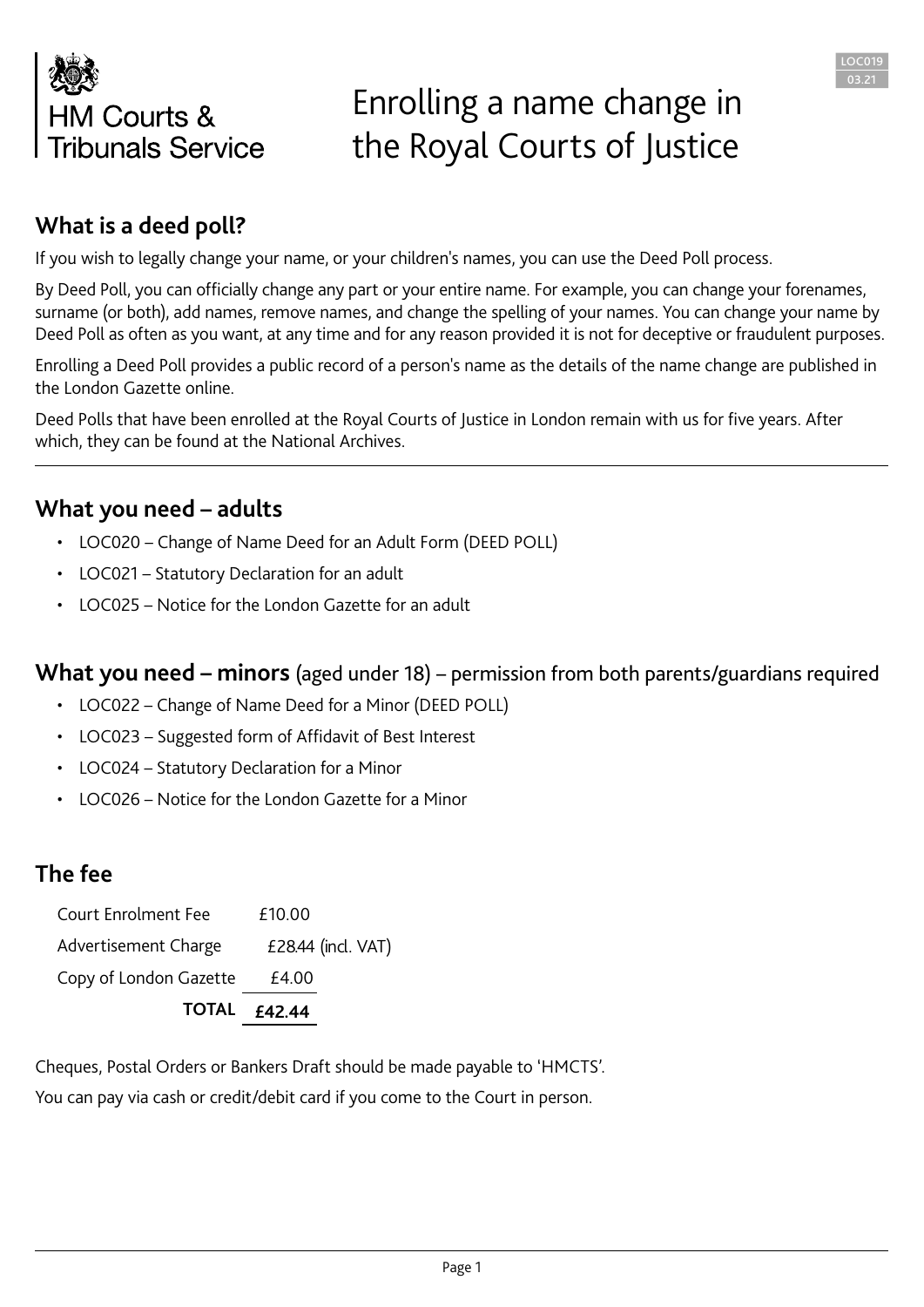## **What if I am divorced?**

If you wish to return to your Maiden name after a divorce you only need to take your divorce papers to your bank, place of work, passport office etc. rather than change your name.

## **What if I am adopted?**

If you are adopted and you wish to change your name you need to have your adoption papers.

## **Whose permission do I need?**

If you are married you need the written consent of your husband or wife. it should state that there are no objections for you to change your name from 'X' to 'Y'. This can be in the form of a letter.

If you are a minor (under the age of 18) then you need the written consent from all of those people who have 'Parental Responsibility' for you. The court will also require permission from minors between the age of 16-18, that they are aware and give consent to the name change.

## **What if I was born in Scotland?**

You must contact the Scottish Courts to arrange a change of name under their procedures.

## **What if I am living in Scotland, but was born in England?**

You may do your Deed Poll with us. You should apply to the:

> Queens Bench Division Action Department Room E15 Royal Courts of Justice Strand London WC2A 2LL

## **Guidance on completing the forms**

Below is some of the information you will need to complete the forms

### **What section am I in accordance with the British Nationality Act 1981?**

If you were born in the United Kingdom the section that applies varies depending on your age.

- If you were born on or after January 1st 1983 and a British Citizen the Section relevant to the applicant is Section 1 (1)
- If you are a person who at December 31st 1982 was a Citizen of the United Kingdom and Colonies and had the right to reside in the United Kingdom under the Immigration Act 1971 the relevant section is Section 11 (1)

If you were born outside of the United Kingdom and in any of the following countries the relevant section will be Section 37 (1) – For the list of Countries See page 4

## **Deed poll – for both adult and minors**

The Deed Poll must be completed by the applicant.

You must have two separate witnesses – These witnesses must sign and print their name.

## **Statutory declaration**

A Statutory Declaration is a sworn document, which declares in writing that the applicant is who the Deed and the relevant Exhibits refer to.

There is a set format for which all applicants must follow.

The Statutory Declaration **for adults must** be completed by:

- A person who is not a near relative of yours or your spouse or civil partner
- A Commonwealth or British Citizen (as defined above)
- A person who has known you for no less than 10 years
- A house holder (this is required to prove the person is a permanent resident within the United Kingdom).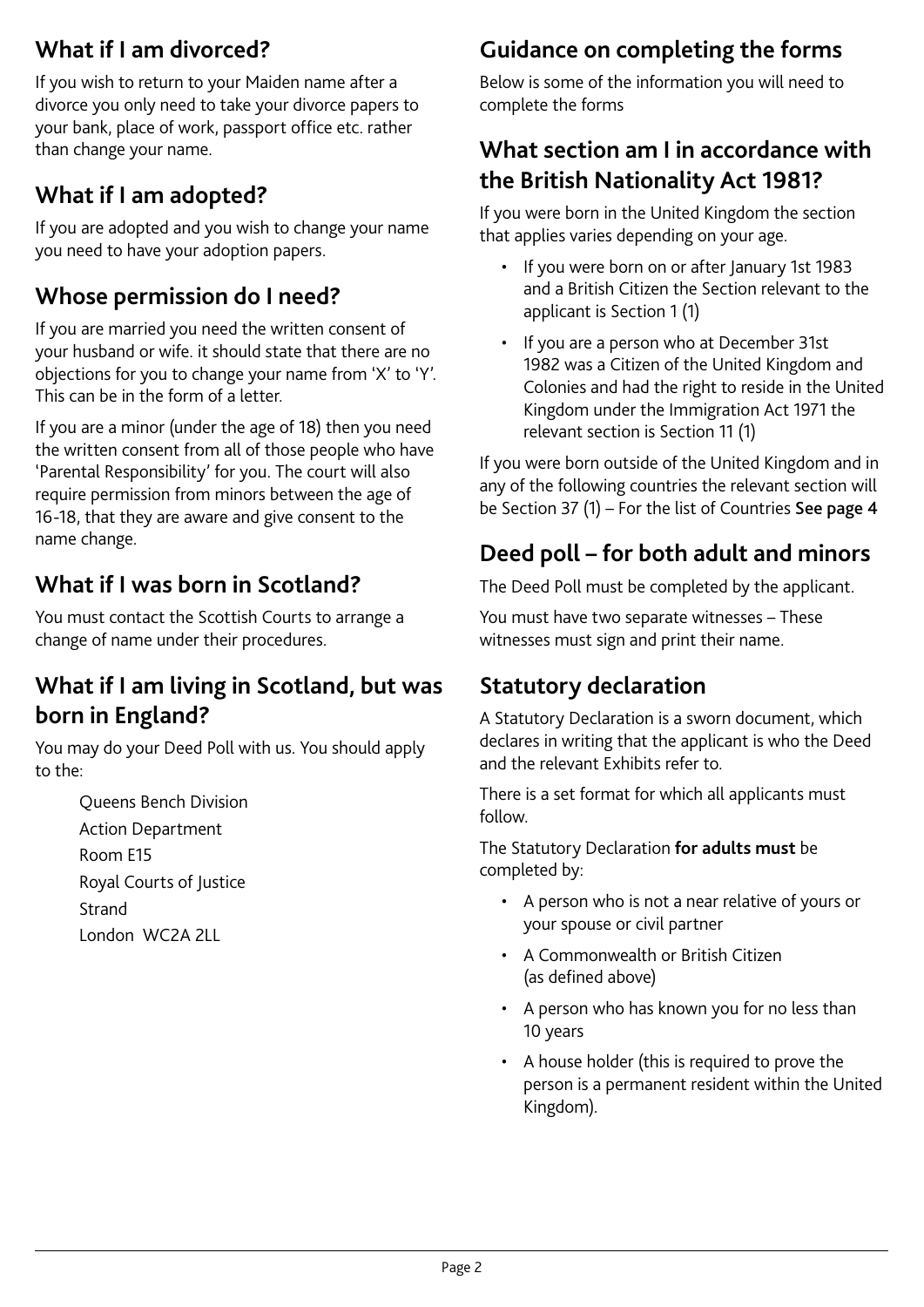The Statutory Declaration **for minors must** be completed by the above described Declarant. However they **must**:

• Declare how long they have known the person with parental responsibility, which must be for no less than 10 years, and also how long they have known the Minor.

### **What happens if the applicant has known no-one for 10 years?**

If you have not known anyone for 10 years or more, an additional Affidavit must be included, which explains the reasons why. This will then be referred to the Senior Master for permission to enrol the change of name.

## **The administration of the oath**

This is where the Declarant (person declaring) swears on a Holy Book or gives an Affirmation (where a statement of fact is carried out). This must be carried out before a Solicitor, Commissioner for Oaths or an Officer of the Senior Courts.

### **What are exhibits and what must be exhibited to the statutory declaration?**

An Exhibit is a document produced in a Court of Law and defined as a piece of evidence. The Court needs Exhibits as proof of who you are. The Court requires copies of documents that are exhibited to the Statutory Declaration by way of Exhibit.

Exhibited to the Statutory Declaration must be:

- **Exhibit A:** A copy of the Deed Poll
- **Exhibit B:** Evidence of British Citizenship, i.e. Birth Certificate or Passport or Certificate of Naturalisation
- **Exhibit C:** Marriage Certificate (if applicable) (Must state on the Statutory Declaration)

Exhibit sheets are required with the correct wording for example:

#### "This is the Exhibit marked '**A'** referred to in the Declaration of

[enter statutory declarant's name (the person who has known you for 10 or more years)]

#### declared before me

[enter name of solicitor/commissoner/court officer]

this  $\lceil \text{day} \rceil$  day of  $\lceil \text{month} \rceil$  in the year  $\lceil \text{year} \rceil$ ."

The person administering the declaration on the exhibit **must** be the same person who Administered the Oath or Affirmation for the Statutory Declaration. This is in accordance with the Commissioner for Oaths Act.

## **Notice for the London Gazette**

The Notice for the London Gazette is mandatory when enrolling a Deed through the High Court. The Notice must be drafted by you. The London Gazette is a Publication that evidences the Change of Name through the High Court.

## **Affidavit of best interest**

An Affidavit of Best Interest is required **for all minor's** applications. There is no set format for this document however it is required that the person or persons with parental responsibility complete this and it is sworn before a Solicitor, Commissioner of Oaths or an Officer of the Senior Courts.

The Affidavit of Best Interest should state the reason or reasons why it is in the Minor's best interest to change their name.

All applications for change of name of a minor are referred to the senior master for permission to enrol.

## **What happens when the court receives your application for deed poll?**

The Court checks all the documentation to ensure that it follows the correct format. We will have to return it if it is incorrect.

Once its is ready to process we seal the original Deed Poll and allocate it a number, which will be displayed in a round seal on the Deed. The Court forwards the draft notice to the London Gazette, which is then published at their earliest convenience. You will receive a copy of the published notice.

The original Sealed Deed is returned to you as your proof of change of name. You are free to notify any other bodies and provide them with the evidence they require.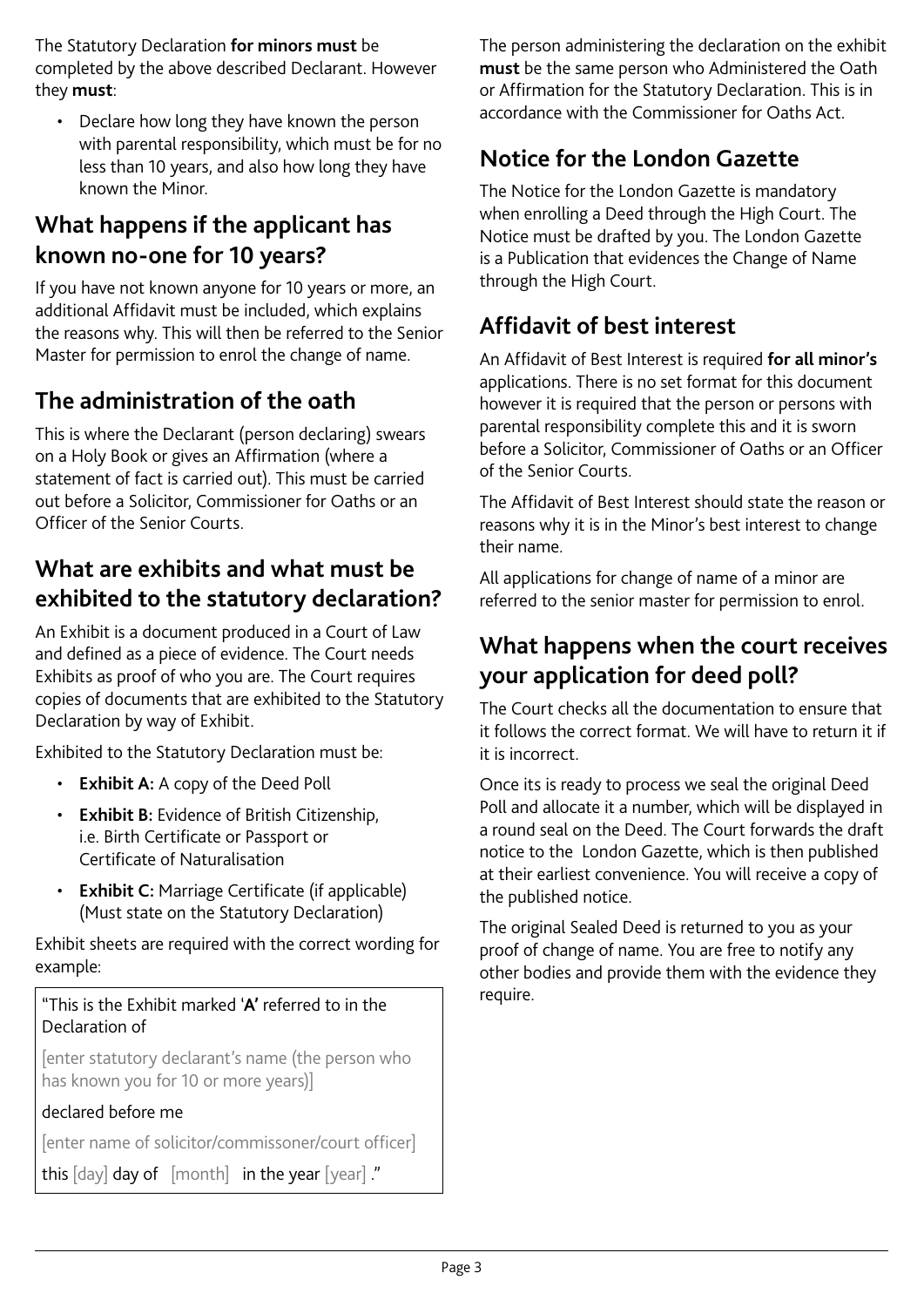#### **Contact Details**

For Deed Poll enquiries: Enforcement Section Manager Room E15 Queen's Bench Division Action Department The Royal Courts of Justice STRAND **LONDON** WC2A 2LL Phone: 020 3936 8957 (option 5)

Email: qbenforcement@justice.gov.uk

#### Email is for queries only – **we cannot accept the Deed Poll via email**

| <b>For Deed Polls in Scotland:</b> | <b>For The National Archives:</b> | The London Gazette enquires: |
|------------------------------------|-----------------------------------|------------------------------|
| Change of Name Unit                | The National Archives             | PO Box 3584                  |
| General Register Office            | Kew                               | Norwich                      |
| New Register House                 | Richmond                          | NR77WD                       |
| Edinburgh                          | Surrey                            | Phone: +44 (0)333 200 2434   |
| SCOTLAND                           | TW9 4DU                           |                              |
| Phone: 0131 535 1314               | Phone: +44 (0)20 8876 3444        |                              |

#### **Commonwealth citizens**

If you were born outside of the United Kingdom and in any of the following countries the relevant section will be **Section 37 (1)**

The following Countries are those recognised as being incorporated in the Commonwealth.

| Antigua and Barbuda | Ghana                  | Namibia                     | South Africa      |
|---------------------|------------------------|-----------------------------|-------------------|
| Australia           | Grenada                | Nauru                       | Sri Lanka         |
| The Bahamas         | Guyana                 | New Zealand                 | Swaziland         |
| Bangladesh          | India                  | Nigeria                     | Tanzania          |
| <b>Barbados</b>     | Jamaica                | Pakistan                    | Tonga             |
| <b>Belize</b>       | Kenya                  | Papua New Guinea            | Trinidad & Tobago |
| <b>Botswana</b>     | Kiribati (Republic of) | St Christopher & Nevis      | Tuvalu            |
| <b>Brunei</b>       | Lesotho                | St Lucia                    | Uganda            |
| Canada              | Malawi                 | St Vincent & The Grenadines | Vanuatu           |
| Cyprus              | Malaysia               | Seychelles                  | Western Samoa     |
| Dominica            | Maldives               | Sierra Leone                | Zambia            |
| Fiji                | Malta                  | Singapore                   | Zimbabwe          |
| The Gambia          | <b>Mauritius</b>       | Soloman Islands             |                   |

There are other sections for the British Nationality Act 1981 however these are the most common.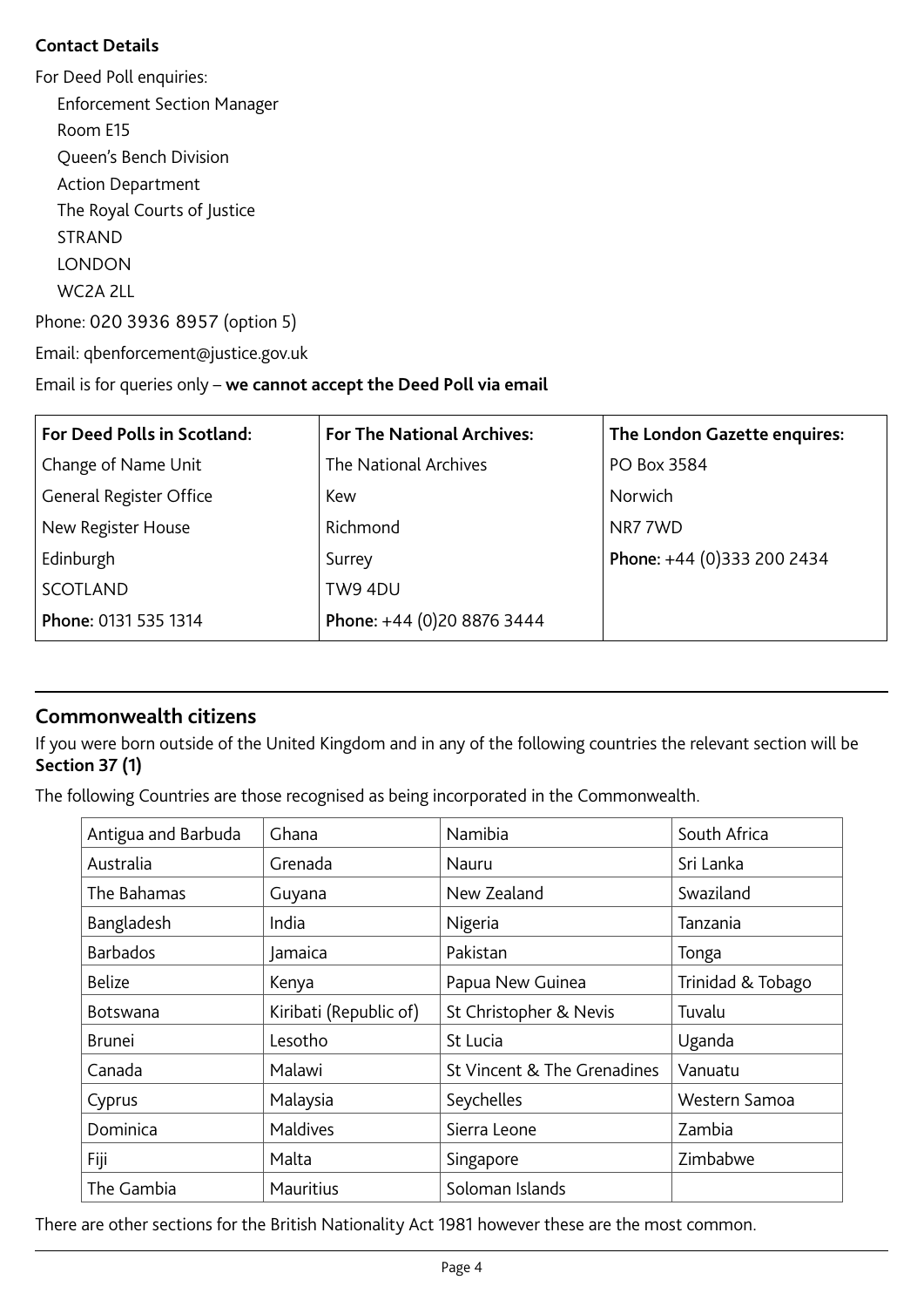## Deed Poll Checklist

Before returning your documents please make sure you have completed the correct forms and included the fee.

| <b>Adults</b> |                              |                                                                                                                                                              |  |  |  |
|---------------|------------------------------|--------------------------------------------------------------------------------------------------------------------------------------------------------------|--|--|--|
| <b>LOC020</b> | Deed Poll                    | Fully completed                                                                                                                                              |  |  |  |
| <b>LOC021</b> | <b>Statutory Declaration</b> | Completed by the Declarant and sworn before either solicitor,<br>Commissioner of Oaths or a Senior Court officer.                                            |  |  |  |
|               |                              | Ensure all relevant documents are exhibited and attached<br>(Copy of citizenship, marriage certificate and letter of consent<br>from partner if applicable). |  |  |  |
| LOC025        | Notice to the London Gazette | Fully completed                                                                                                                                              |  |  |  |
|               |                              | The fee                                                                                                                                                      |  |  |  |

| Minor         |                                   |                                                                                                                   |  |
|---------------|-----------------------------------|-------------------------------------------------------------------------------------------------------------------|--|
| <b>LOC022</b> | Minor Deed Poll                   | Fully completed                                                                                                   |  |
| LOC023        | Affidavit of Best Interest        | Completed by parent(s) and sworn before either solicitor,<br>Commissioner of Oaths or a Senior Court officer.     |  |
| LOC024        | Statutory Declaration for a Minor | Completed by the Declarant and sworn before either solicitor,<br>Commissioner of Oaths or a Senior Court officer. |  |
| LOC026        | Notice to the London Gazette      | Fully completed                                                                                                   |  |
|               |                                   | The fee                                                                                                           |  |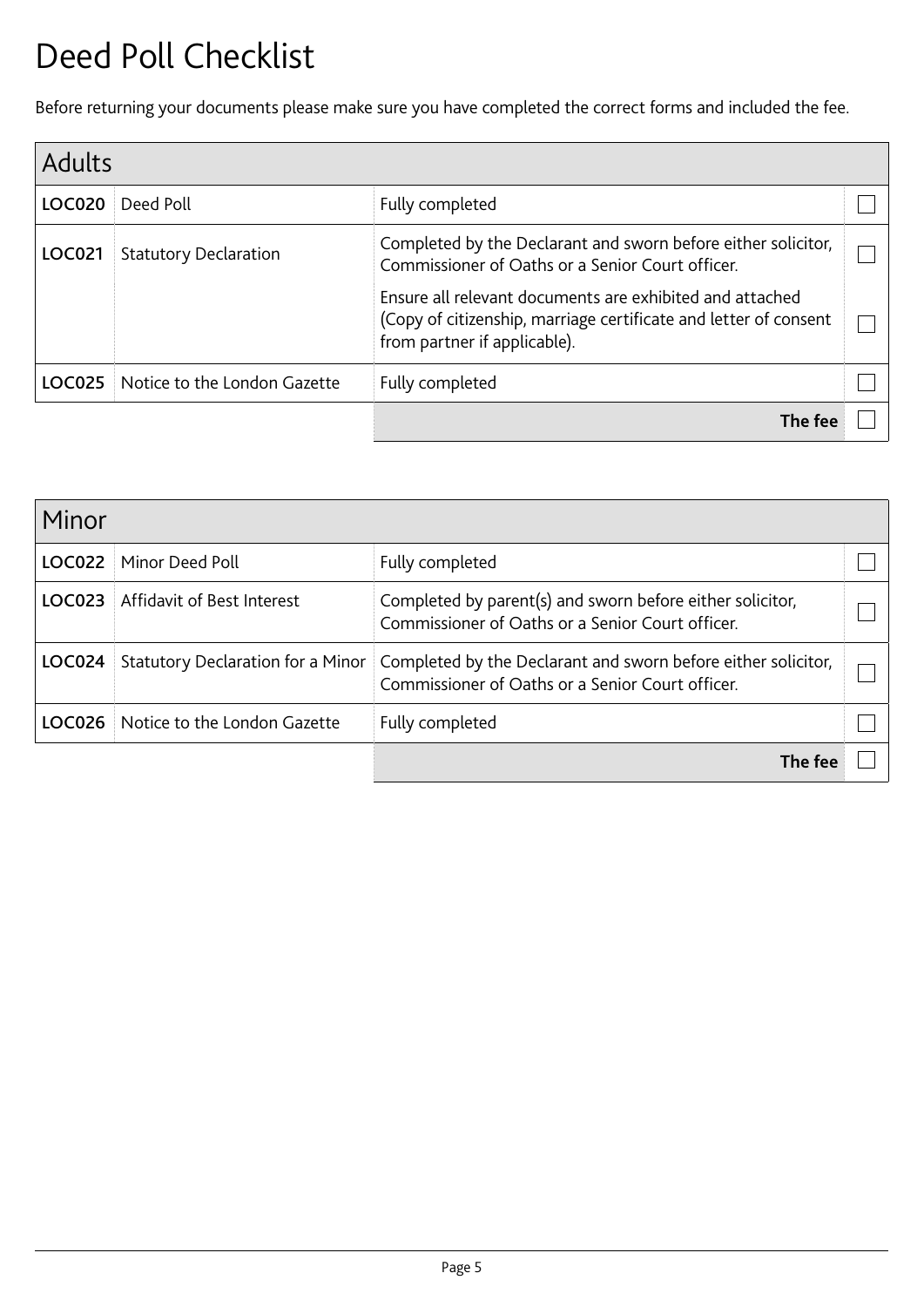

MINOR'S CHANGE OF NAME DEED intended for enrolling in the Central Office of the Senior Courts of England and Wales Date the deed is made <sup>D</sup> <sup>D</sup> / <sup>M</sup> <sup>M</sup> / <sup>Y</sup> <sup>Y</sup> <sup>Y</sup> <sup>Y</sup> Name(s) of person(s) with parental responsibility

| permission to change the child's name   | and/or an appropriate order of the Court giving                                                                                                                                                                                                                     |                                       |                                                                                                                                                                                                                                                                                                                                                                                                                                                                                                                                                                                                                       |
|-----------------------------------------|---------------------------------------------------------------------------------------------------------------------------------------------------------------------------------------------------------------------------------------------------------------------|---------------------------------------|-----------------------------------------------------------------------------------------------------------------------------------------------------------------------------------------------------------------------------------------------------------------------------------------------------------------------------------------------------------------------------------------------------------------------------------------------------------------------------------------------------------------------------------------------------------------------------------------------------------------------|
| Minor's new name                        |                                                                                                                                                                                                                                                                     |                                       |                                                                                                                                                                                                                                                                                                                                                                                                                                                                                                                                                                                                                       |
| Minor's old name                        |                                                                                                                                                                                                                                                                     |                                       |                                                                                                                                                                                                                                                                                                                                                                                                                                                                                                                                                                                                                       |
| The minor is<br>single and aged         |                                                                                                                                                                                                                                                                     |                                       |                                                                                                                                                                                                                                                                                                                                                                                                                                                                                                                                                                                                                       |
| Status                                  | <b>British Citizen</b>                                                                                                                                                                                                                                              | British Dependent Territories Citizen |                                                                                                                                                                                                                                                                                                                                                                                                                                                                                                                                                                                                                       |
|                                         | Commonwealth Citizen                                                                                                                                                                                                                                                |                                       |                                                                                                                                                                                                                                                                                                                                                                                                                                                                                                                                                                                                                       |
|                                         | Under section of the British Nationality Act 1981                                                                                                                                                                                                                   |                                       |                                                                                                                                                                                                                                                                                                                                                                                                                                                                                                                                                                                                                       |
|                                         | <b>WITNESSES AND IT IS HEREBY DECLARED as follows:</b>                                                                                                                                                                                                              |                                       |                                                                                                                                                                                                                                                                                                                                                                                                                                                                                                                                                                                                                       |
| <b>ON BEHALF OF</b><br><b>THE MINOR</b> | we<br>substitution for their old name.<br>subscribe the minor's new name as their name in substitution for their old name<br>the adopted new name and not by their old name<br>3) and further, determine to change the minor's name notwithstanding the decision of |                                       | entirely renounce relinquish and abandon the use of their old name and on their behalf assume<br>adopt and determine to take and use from the date of this form the new name of the minor in<br>1) the new name will at all times, in all records, deeds, documents and other writings and in all<br>actions and proceedings as well as in all dealings and transactions and on all occasions use and<br>2) it is authorised and required that all persons at all times to designate and address the minor by<br>Mr. Justice Vaisey in Re: Parrott, Cox v. Parrott. (Strike out if not changing the minor's forename) |
|                                         | Signed as a Deed and delivered by the parent(s)                                                                                                                                                                                                                     |                                       |                                                                                                                                                                                                                                                                                                                                                                                                                                                                                                                                                                                                                       |
| Parent's signature                      |                                                                                                                                                                                                                                                                     | Parent's signature                    |                                                                                                                                                                                                                                                                                                                                                                                                                                                                                                                                                                                                                       |
| In the presence of<br><b>WITNESS</b>    |                                                                                                                                                                                                                                                                     | <b>WITNESS</b>                        |                                                                                                                                                                                                                                                                                                                                                                                                                                                                                                                                                                                                                       |
| Name                                    |                                                                                                                                                                                                                                                                     | Name                                  |                                                                                                                                                                                                                                                                                                                                                                                                                                                                                                                                                                                                                       |
| Signature                               |                                                                                                                                                                                                                                                                     | Signature                             |                                                                                                                                                                                                                                                                                                                                                                                                                                                                                                                                                                                                                       |
| Address                                 |                                                                                                                                                                                                                                                                     | Address                               |                                                                                                                                                                                                                                                                                                                                                                                                                                                                                                                                                                                                                       |
| Occupation                              |                                                                                                                                                                                                                                                                     | Occupation                            |                                                                                                                                                                                                                                                                                                                                                                                                                                                                                                                                                                                                                       |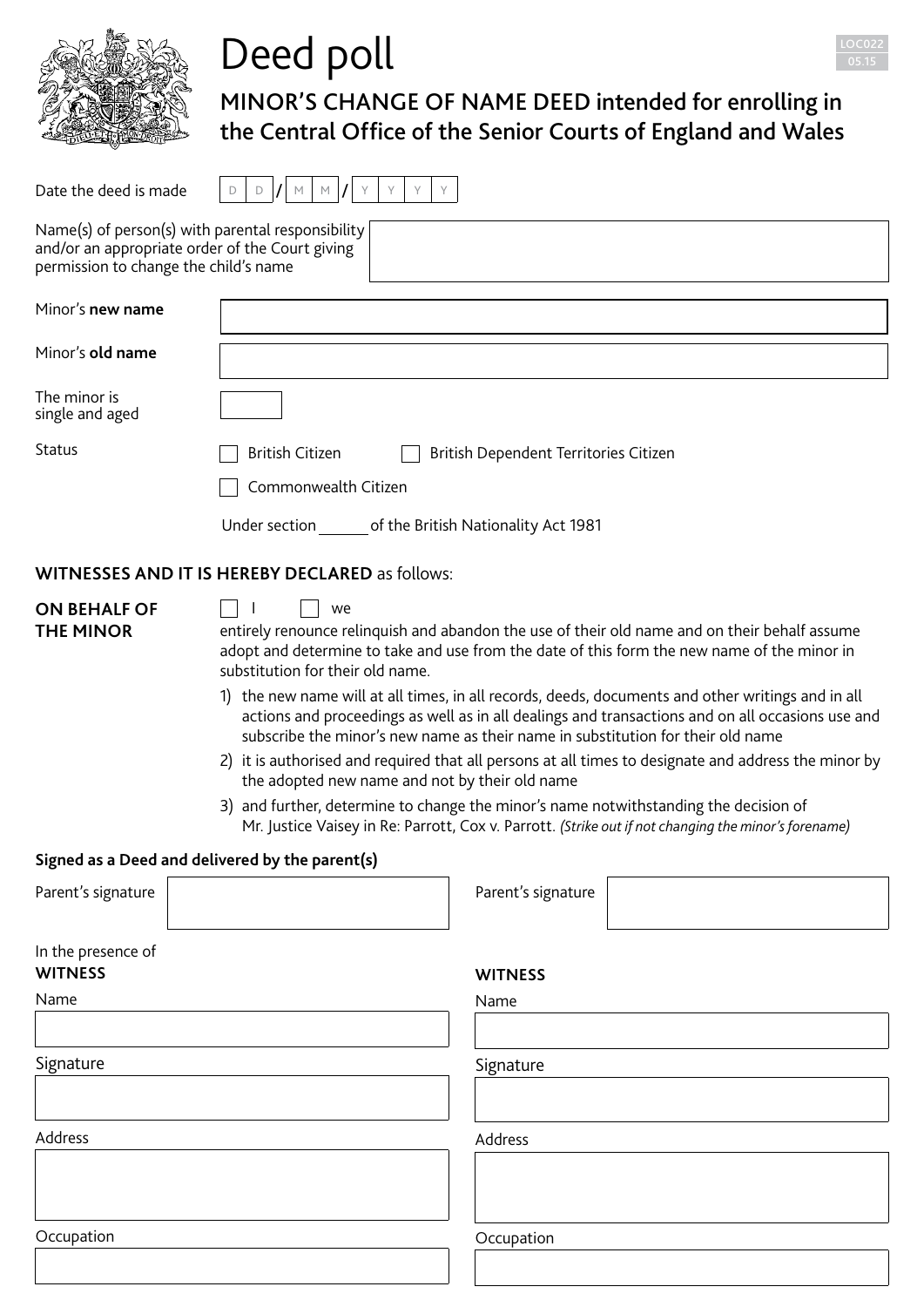

## Suggested form of **AFFIDAVIT OF BEST INTEREST**

| Name                                                  |                                                                                                                                                                                      |
|-------------------------------------------------------|--------------------------------------------------------------------------------------------------------------------------------------------------------------------------------------|
| Address                                               |                                                                                                                                                                                      |
|                                                       |                                                                                                                                                                                      |
|                                                       |                                                                                                                                                                                      |
| I make Oath and say as follows:                       | Mother<br>I am the<br>Father                                                                                                                                                         |
|                                                       | and legal guardian of (MINOR'S NEW NAME)                                                                                                                                             |
|                                                       |                                                                                                                                                                                      |
|                                                       | who is now or lately called (MINOR'S OLD NAME)                                                                                                                                       |
|                                                       |                                                                                                                                                                                      |
|                                                       | The minor is single and aged                                                                                                                                                         |
|                                                       | On<br>D<br>Y<br>D<br>М<br>Υ<br>M<br>Y                                                                                                                                                |
|                                                       | I was married to<br>I formed a Civil Partnership with                                                                                                                                |
|                                                       |                                                                                                                                                                                      |
|                                                       | and the minor's is<br>child.<br>our<br>my                                                                                                                                            |
| State the reason for<br>minor's name being<br>changed |                                                                                                                                                                                      |
|                                                       | There must be exhibits relating to the application to change the minor's name:                                                                                                       |
|                                                       | 1) If either parent is widowed - attach death certificate<br>2) If parents are divorced - attach a final order of divorce/final order of dissolution and/or consent<br>of ex-partner |
|                                                       | 3) If a parent wishes to marry another partner - consent of new partner and consent of ex-partner                                                                                    |
|                                                       | If the ex-partners consent cannot be provided you must give a reason why, which must be<br>stated on this affidavit.                                                                 |
|                                                       | In this circumstance I submit that the Deed Poll of the minor is in their benefit and accordingly I<br>ask that the application to enrol the said Deed Poll be granted.              |
|                                                       | Sworn at<br>The parent or parents must sign here                                                                                                                                     |
|                                                       |                                                                                                                                                                                      |
|                                                       | Solicitor's details                                                                                                                                                                  |
|                                                       | before me (SOLICITORS NAME)                                                                                                                                                          |
|                                                       |                                                                                                                                                                                      |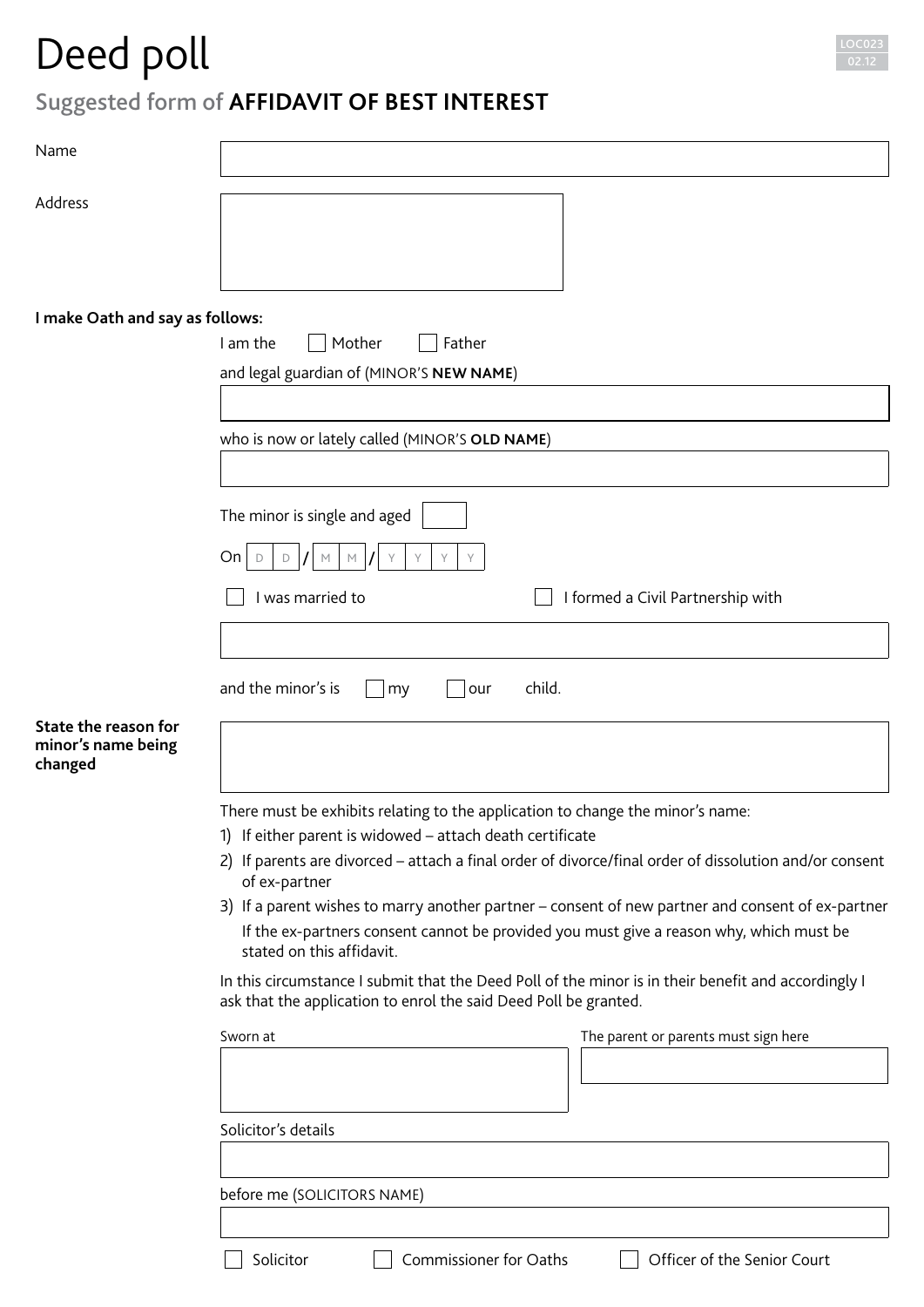

## **STATUTORY DECLARATION FOR A DEED POLL FOR A MINOR**

This form must be completed by a person who has know the applicant's parents (the minor changing their name) for 10 years or more and is not related to them; is a Commonwealth or British citizen and is a home owner - See page 2 of guidance notes.

| Declarant's name                                |                                                                                                                                                                                                                                                                              |
|-------------------------------------------------|------------------------------------------------------------------------------------------------------------------------------------------------------------------------------------------------------------------------------------------------------------------------------|
| Declarant's address                             |                                                                                                                                                                                                                                                                              |
| Occupation                                      |                                                                                                                                                                                                                                                                              |
| I do solemnly and sincerely declare as follows: |                                                                                                                                                                                                                                                                              |
|                                                 | <b>British Citizen</b><br>British Dependent Territories Citizen<br>$1.1$ am a<br>Commonwealth Citizen<br>under section ________ of the British Nationality Act 1981<br>and a home owner.                                                                                     |
|                                                 | 2.I have for ________ years known and been well acquainted with<br>(NAME OF MINOR'S PARENT(S))                                                                                                                                                                               |
|                                                 | who has executed the deed on behalf of the minor which is exhibited and shown to me marked "A".<br>3.I have known (MINOR'S NEW NAME)                                                                                                                                         |
|                                                 | formerly known as (MINOR'S OLD NAME)                                                                                                                                                                                                                                         |
|                                                 | for<br>years<br>4. The (NAME THE DOCUMENT SHOWN AS PROOF OF CITIZENSHIP)                                                                                                                                                                                                     |
|                                                 | now produced and shown to me and marked "B" is the document of citizenship of the minor.<br>5. The minor on whose behalf the deed marked "A" has been executed by the minor's parent(s) and<br>the minor referred to in the document marked "B" are one and the same person. |
|                                                 | 6.I declare my personal knowledge of the MINOR.<br>7. I make this solemn declaration conscientiously believing the same to be true and by virtue of the<br>provisions of the statutory Declarations Act 1835.                                                                |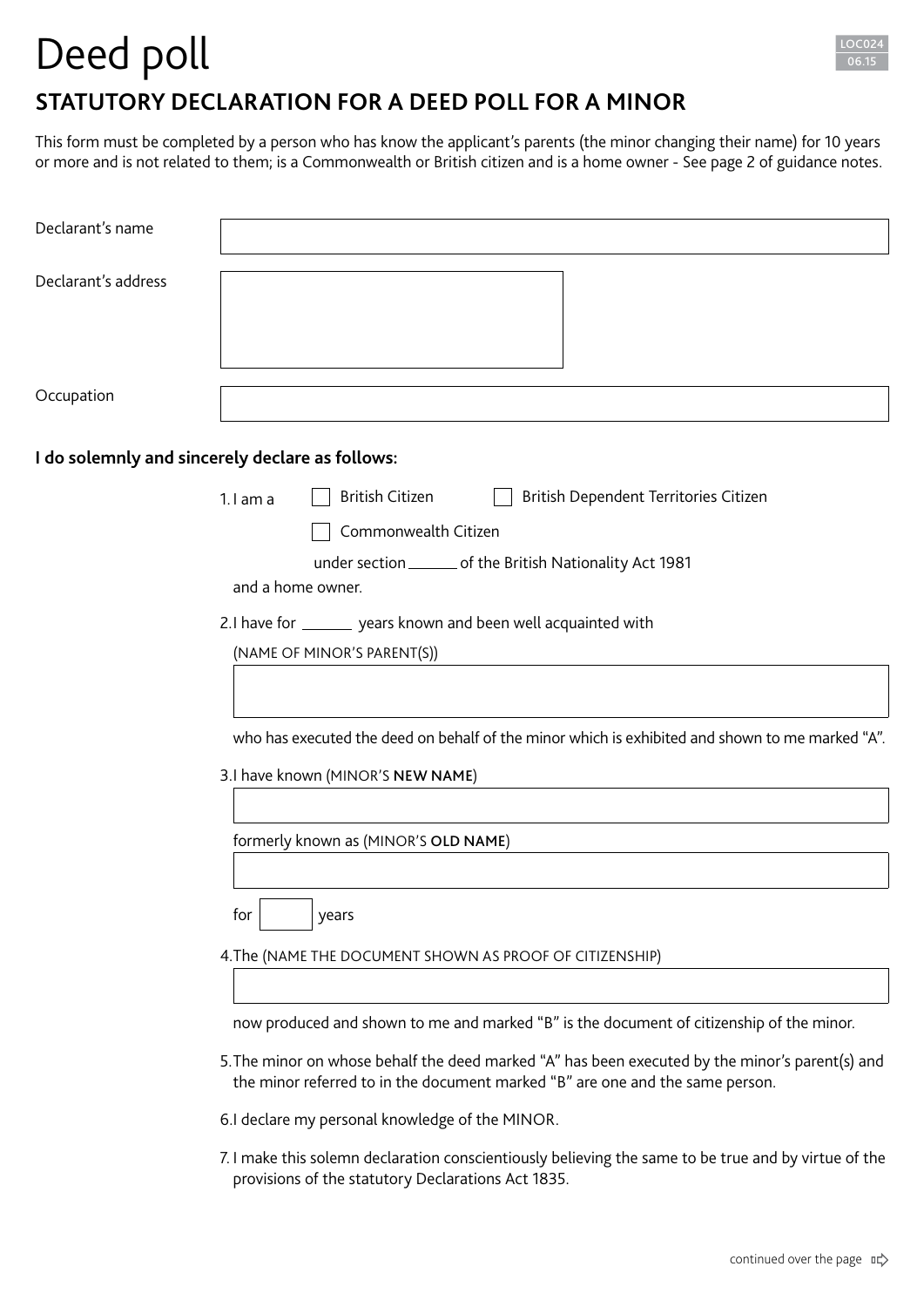What to do next Once you (the declarate) has completed this form you must take it to a solicitor, commissioner for oaths or an officer of the Senior Court for you to swear that the information given is true.

You will be charged a fee to do this.

#### **DECLARED by the above named**

(DECLARANT'S NAME)

at

(ADDRESS WHERE DECLARATION TOOK PLACE)

| Dated |  |    |      |  |  |  |
|-------|--|----|------|--|--|--|
|       |  | b. | b. A |  |  |  |

Before me

Г

Solicitor **Commissioner for Oaths** Cofficer of the Senior Court